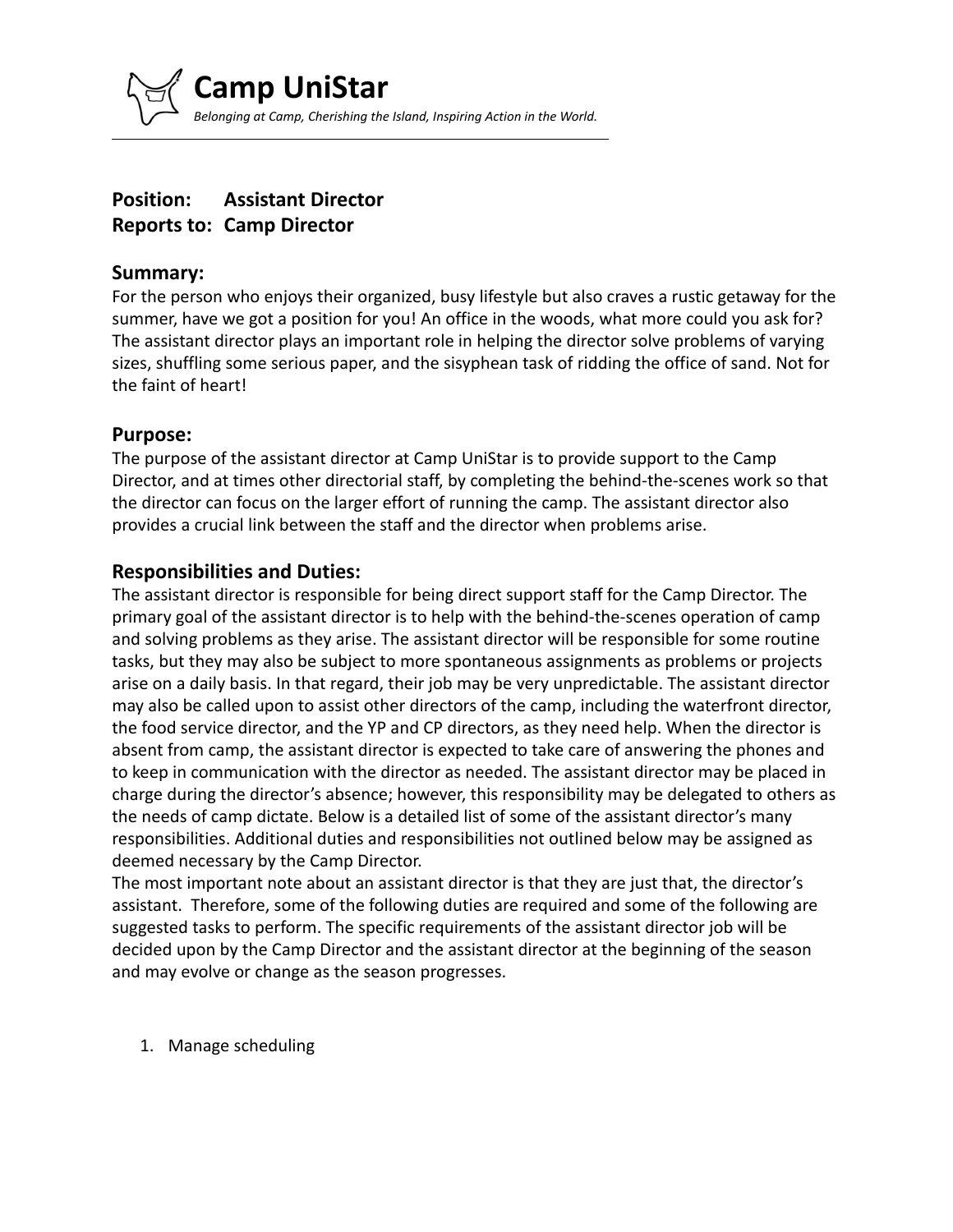- a. The assistant director is charged with the primary responsibility of producing a completed staff shift schedule at the end of the week in preparation for the week to come.
- b. The assistant director is responsible for reviewing the schedule to assure all shifts are complementary and non-conflicting.
- c. As necessary, the assistant director will fill in names of staff members for shifts that haven't been filled, notifying them of the changes.
- d. The assistant director shall help oversee the successful completion of shifts and performance of staff, noting any problems encountered to the director.
- e. When necessary, the assistant director is the go-to fill-in person for scheduling gaps should conflicts arise causing people to miss shifts for whatever reason.
- 2. Generate reports from Camp Brain
	- a. The assistant director is responsible for knowing how to use CampBrain including how to register people, edit billing information, and generate desired reports.
	- b. On a weekly basis, the assistant director is responsible for creating reports for:
		- i. The kitchen for special dietary needs
			- ii. CP director for number and ages of kids
		- iii. YP director for number and ages of kids
		- iv. Camp Director for the number of expected arrivals on the Northstar and any other points of noteworthiness.
		- v. Update the camper count list that details the number of staff, volunteers, and campers in camp each week
		- vi. Camper list for the history corner
	- c. The assistant director is responsible for gathering contact information changes from campers, updating that information in CampBrain, and creating camper lists by Friday afternoon.
	- d. Additionally, the assistant director is to generate and assemble name tags each week.
- 3. Assist with financial duties
	- a. The assistant director is responsible for entering kiosk and boat fee charges into camp brain periodically throughout the week.
	- b. The assistant director will typically help the director with bill pay Friday afternoon; collecting money and entering payments into CampBrain
	- c. Working with the director, the assistant director may be responsible for sorting through the daily mail, filling out pink sheets for bills received, and filling out checks for the director to sign to pay those bills. In association with that, the assistant director at the Camp Director's discretion may help with the filing of that information.
- 4. Volunteer coordination
	- a. The assistant director may be charged with helping the volunteer coordinator facilitate the volunteer orientation.
	- b. The assistant director may also help assist volunteers with miscellaneous projects around camp and act as a volunteer coordinator when the volunteer coordinator is either busy or absent from camp.
- 5. Town Run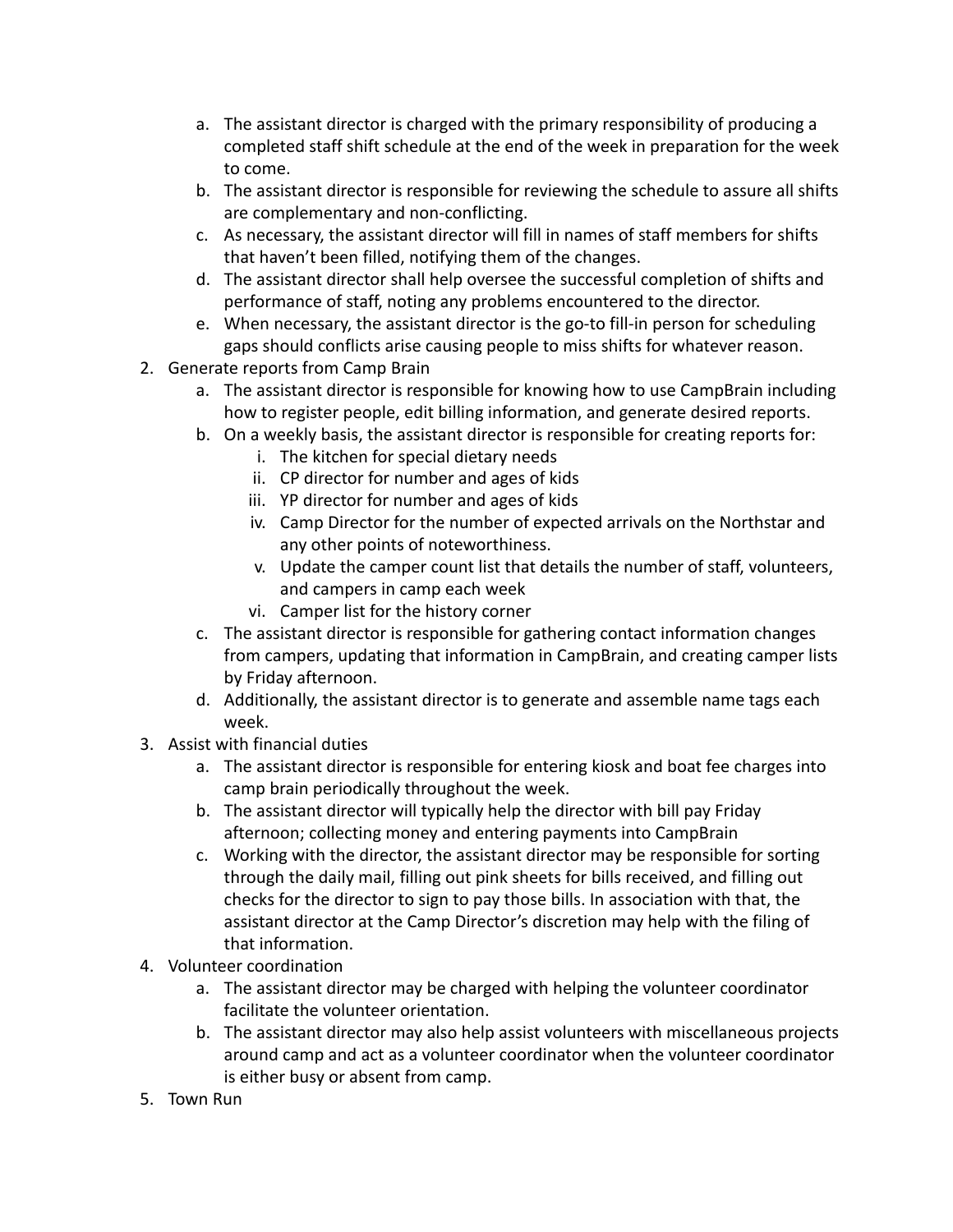- a. At the director's assignment, the assistant director may be expected to occasionally go on a town run, which may include things such as disposing of hazardous waste, shopping, and dropping off the bank deposit.
- 6. Sounding Board
	- a. The assistant director will have a close working relationship with the director and may often act as a sounding board for ideas and be a part of discussions regarding policies, procedures, and other elements of the camp environment. The assistant director should be prepared to help the Camp Director make decisions when their input is sought.
	- b. The assistant director is responsible for being the direct link between staff and the Camp Director, helping to clarify and streamline communication between the two parties. Additionally, the assistant director should notify the director of any staff complaints or critiques that arise.
- 7. Emergency Procedures
	- a. The assistant director is responsible for knowing camp's emergency procedures particularly well in the event an emergency should arise while the director is absent.
	- b. The assistant director may be charged with the responsibility of facilitating emergency procedure drills and trainings with other staff throughout the summer.
	- c. In addition, the assistant director should be familiar with the specific duties delegated to them in the event of an emergency.
	- d. The assistant director may be required to update camp policies and procedures as necessary and as requested by the director.

# **Qualifications:**

- CPR, First Aid, and AED certified
- Self starter/self motivated
- Safety conscious
- Knowledgeable about the basic operations of camp
- Able to enforce camp policies
- Able to execute basic office functions, such as operating office equipment and computer software
- Able to have a close working relationship with the director
- Able to communicate effectively with staff, campers, and the director
- Responsible
- Creative
- Detail oriented
- Problem solver
- Good with numbers
- Good at answering the phone and taking messages
- Able to write professional emails in response to camper and business inquiries
- Able to judge well what items are appropriate to be brought to the director's attention and which are not